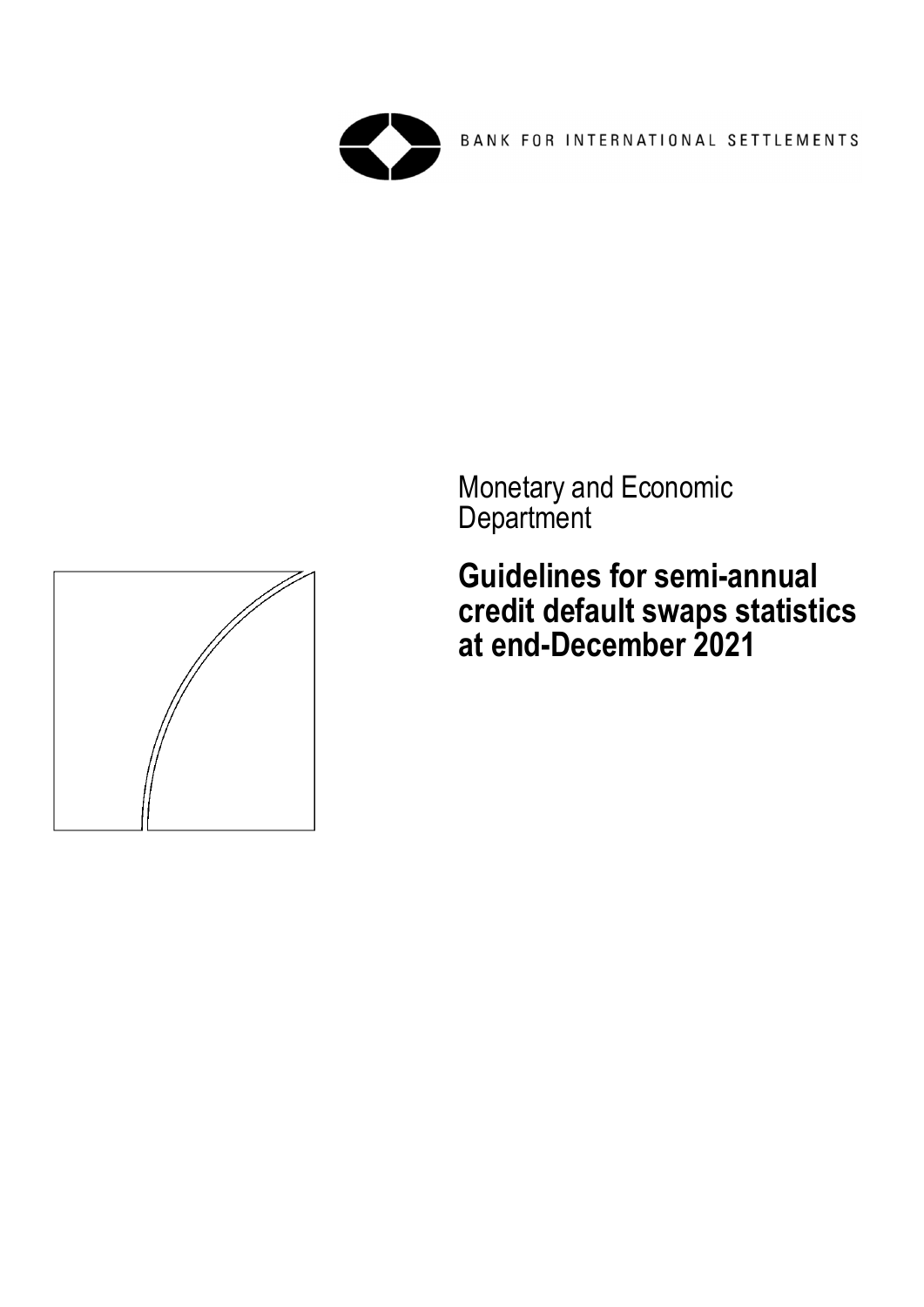## **Contents**

|                                                                                       | 1 <sub>1</sub>   |                                                                                            |  |  |  |
|---------------------------------------------------------------------------------------|------------------|--------------------------------------------------------------------------------------------|--|--|--|
|                                                                                       |                  |                                                                                            |  |  |  |
|                                                                                       |                  |                                                                                            |  |  |  |
|                                                                                       |                  |                                                                                            |  |  |  |
|                                                                                       |                  |                                                                                            |  |  |  |
|                                                                                       |                  |                                                                                            |  |  |  |
|                                                                                       | 2.               |                                                                                            |  |  |  |
|                                                                                       |                  |                                                                                            |  |  |  |
|                                                                                       | 3.               |                                                                                            |  |  |  |
|                                                                                       | $\overline{4}$ . |                                                                                            |  |  |  |
|                                                                                       | 5.               |                                                                                            |  |  |  |
|                                                                                       |                  | Central counterparties (CCPs) that are currently serving or have plans to serve the credit |  |  |  |
|                                                                                       |                  |                                                                                            |  |  |  |
|                                                                                       | 1 <sub>1</sub>   | Financial Vehicle Corporations (FVC), Special Purpose Entities (SPE) et al:  8             |  |  |  |
|                                                                                       | 2.               |                                                                                            |  |  |  |
|                                                                                       |                  |                                                                                            |  |  |  |
|                                                                                       |                  |                                                                                            |  |  |  |
|                                                                                       |                  |                                                                                            |  |  |  |
|                                                                                       |                  |                                                                                            |  |  |  |
| ANNEX 3: Example illustrating the differences between gross market values, net market |                  |                                                                                            |  |  |  |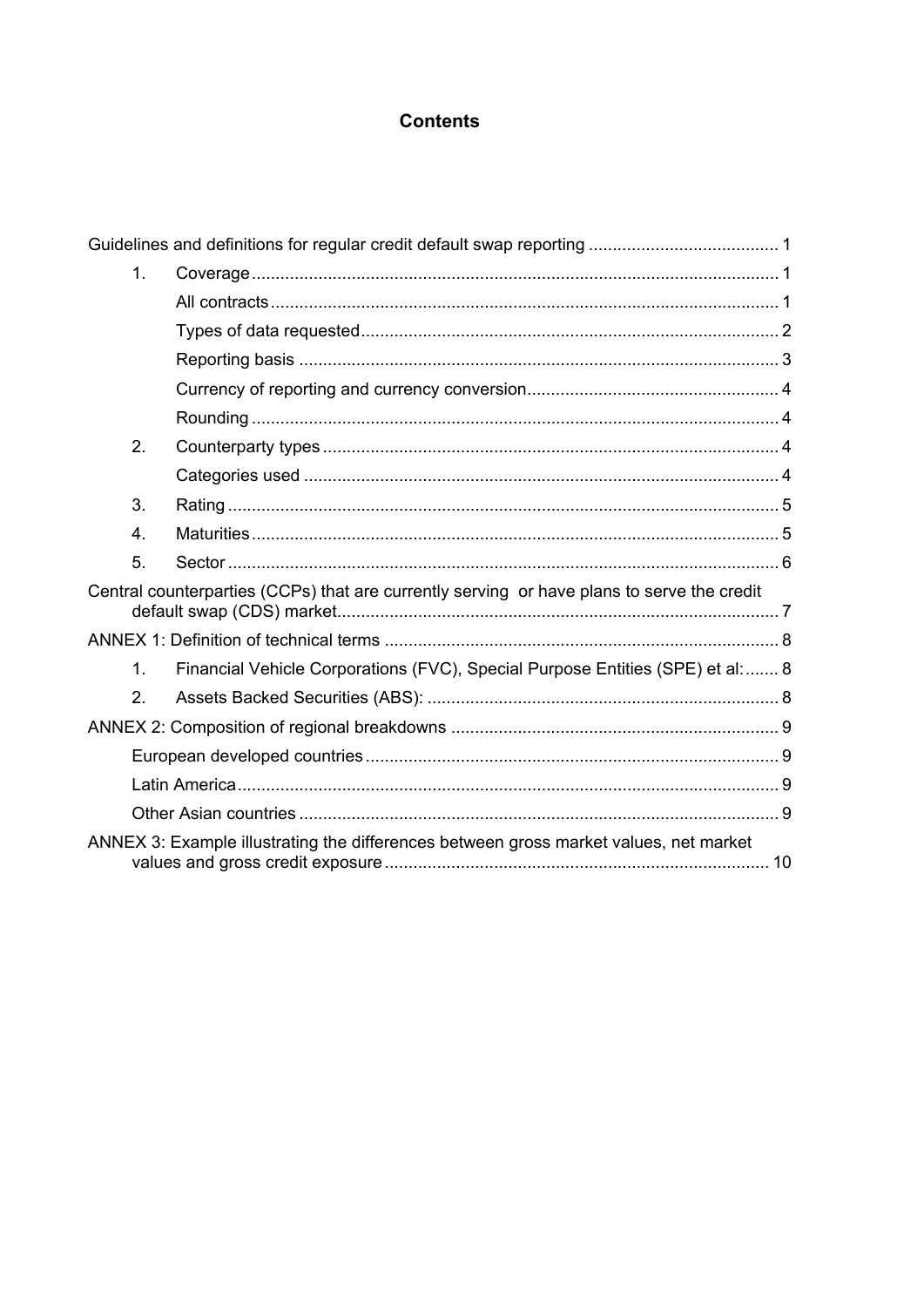# <span id="page-2-0"></span>**Guidelines and definitions for regular credit default swap reporting**

## <span id="page-2-1"></span>**1. Coverage**

The statistics cover data on credit default swaps (CDS). These are bilateral financial contracts in which the protection buyer (risk shedder) pays a fixed periodic fee in return for a contingent payment by the protection seller (risk taker), triggered by a credit event on a reference entity. Credit events, which are specified in CDS contracts, may include bankruptcy, default or restructuring.

## <span id="page-2-2"></span>*All contracts*

- Data on all the open positions held in CDS contracts at the end of the corresponding reporting period should be reported in terms of notional amounts outstanding bought and sold, broken down by instrument, by counterparty, by rating category, by maturity and by sector (see sections 2 to 5 below). In addition, gross market values of contracts (positive and negative) and gross credit exposures (claims and liabilities) should be reported for all contracts and broken down by counterparty.
- Counterparty geographic allocation:

Total notional amounts outstanding, bought and sold, should be allocated to one of the following categories (please see below) on an ultimate risk basis, i.e. according to the nationality of the counterparty. A list of reporting dealers (counterparties) and the geographical location of their corresponding head office is provided separately. "Home" country means country of incorporation of the reporter's head office.

- $\circ$  With counterparties with head office incorporated in reporter's home country
	- **Reporting dealers in home country**
	- Non reporting counterparties in home country
- o With counterparties abroad:
	- **Reporting dealers abroad.**
	- Non reporting counterparties abroad ,

Both groups should be broken down by country/region according to the nationality of the counterparty:

- US
- Japan
- European developed countries<sup>[1](#page-2-3)</sup>
- Latin America<sup>1</sup>
- Other Asian countries<sup>1</sup>
- All other countries
- Instrument types
- The following instrument breakdown is requested:
- Single-name instruments

<span id="page-2-3"></span><sup>&</sup>lt;sup>1</sup> The detailed list of countries included/excluded in each regional group is available in Annex 2.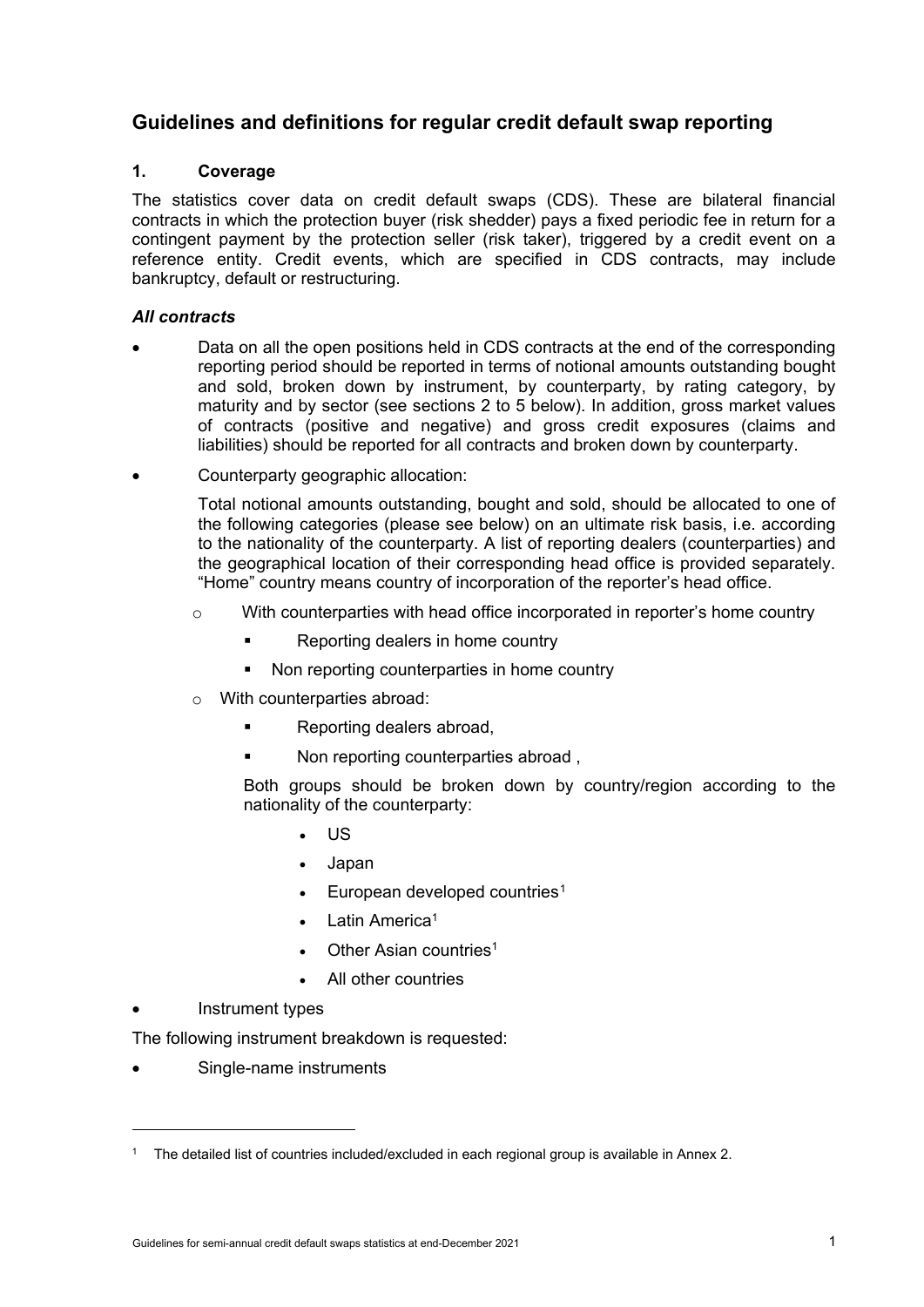### • Multi-name instruments

o Of which index products

*Single-name CDS*: Credit derivatives where the reference entity is a single named entity, eg a corporation.

*Multi-name CDS*: CDS contracts referencing more than one name as in portfolio or basket credit default swaps or credit default swap indices.

A basket credit default swap is a CDS where the credit event is the default of some combination of the credits in a specified basket of credits. In the particular case of an n'th-todefault basket it is the n'th credit in the basket of reference credits whose default triggers payments. Another common form of multi-name CDS is that of the "tranched" credit default swap. Variations operate under specifically tailored loss limits – these may include a "first loss" tranched CDS, a "mezzanine" tranched CDS, and a senior (also known as a "supersenior") tranched CDS.

*Index products*: Only total notional amounts outstanding bought and sold of these instruments are to be reported. Index products are multi-name credit default swap contracts with constituent reference credits and a fixed coupon that are determined by an administrator such Markit (which administers the CDX indexes and the iTraxx indexes). Index products include tranches of credit default swap indexes. Index products include, at a minimum, any multi-name credit default swap contract that is listed in Table 7 ("All Indexes and Index Tranches") of DTCC Deriv/SERV's trade information warehouse data[2](#page-3-1).

Index contracts restrict the eligible types of credit events to bankruptcy or failure to pay in the US, and to bankruptcy, failure to pay or restructuring in Europe and in Japan. In the case of a credit event, the entity is removed from the index and the contract continues (with a reduced notional amount) until maturity.

*Exclusions*: Credit linked notes, options on CDS and total return swaps are not to be included when reporting<sup>3</sup>.

## <span id="page-3-0"></span>*Types of data requested*

In order to gauge the size and exposures stemming from CDS activities, the reporting breakdown covers the following types of data for both proprietary and commissioned business of the reporting institution:

- Outstanding notional amounts bought and sold.
- Gross market values, positive and negative.
- Gross credit exposure, claims and liabilities (ie net market values, positive and negative).

Data reported should reflect both the trading and the banking book for reporters where this distinction is relevant. Reporting is semi-annual. Data reported should reflect positions as on the last business day of June or December, as appropriate.

*(a) Nominal or notional amounts outstanding* 

Notional amounts outstanding provide a measure of market size. They are comparable with measures of market size in related underlying cash markets and shed useful light on the

<span id="page-3-1"></span><sup>&</sup>lt;sup>2</sup> http://www.dtcc.com/products/derivserv/data\_table\_i.php

<span id="page-3-2"></span> $3$  They are included in the more comprehensive BIS Triennial Survey.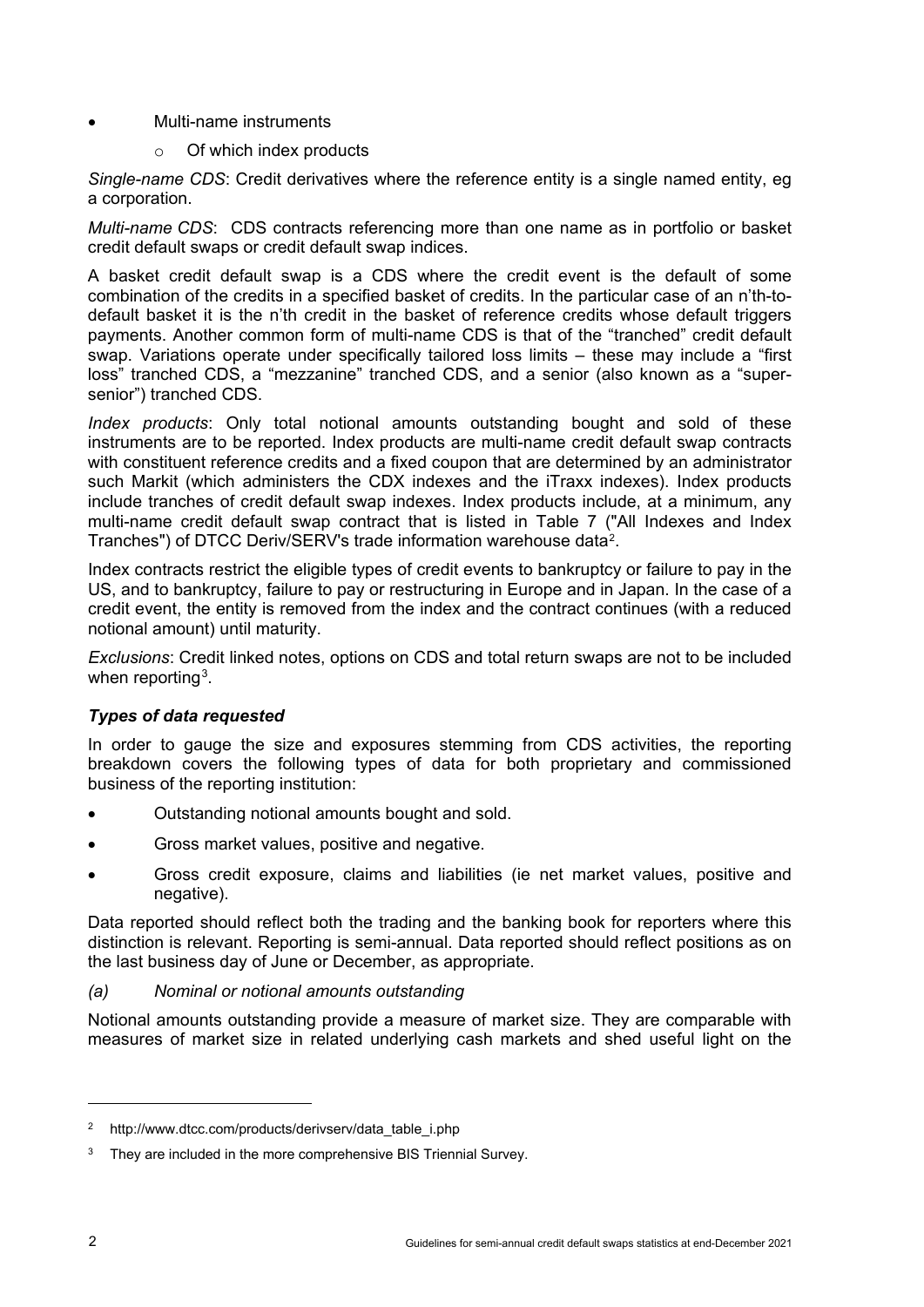relative size and growth of CDS markets. This information is required for all contracts and instruments.

Nominal or notional amounts outstanding are defined as the gross nominal or notional value of all deals concluded and not yet settled at the reporting date.

No netting of contracts is permitted for this item. It follows that:

- (1) protection sold by the reporting bank to third parties should not be netted against the reporting bank's protection bought from third parties, and
- (2) contracts subject to bilateral netting agreements should not be netted for reporting purposes.

The notional value to be reported is that of the maximum default protection<sup>[4](#page-4-1)</sup> specified in the contract itself and not the par value of the financial instruments intended to be delivered.

### *(b) Gross market values*

Reporting institutions are requested to provide information on gross positive and gross negative mark-to-market values arising from outstanding CDS contracts. For transactions linked to synthetic portfolio products such as CDS for a super senior tranche, it may be difficult to calculate a market value. In these cases, the data may be partly estimated and should be reported on a best effort basis. This information is not requested for the index products and it should be broken down only by instrument and by counterparty, no further breakdowns by rating, sector, location of counterparty, etc., are requested for this particular data type.

### *(c) Gross credit exposure (gross market values after taking into account netting agreements, ie net market values):*

Reporting institutions are requested to provide information on credit exposures and liabilities arising from credit default swaps contracts broken down by the counterparties only. For contracts which have a positive market value, reporting institutions are requested to report (1) the gross market value of these contracts, and (2) the net market value (i.e. current credit exposure) after taking account of legally enforceable bilateral netting agreements for CDS contracts. For contracts which have a negative market value reporting institutions are requested to report (1) the gross market value of these contracts and (2) the net market value (i.e. liabilities) after taking account of legally enforceable bilateral netting agreements for CDS contracts.

Collateralisation is not taken into account for the computation of notional amounts outstanding, gross market values and gross credit exposure and liabilities.

The differences between gross market values, net market values and gross credit exposure are illustrated by an example presented in annex 3.

## <span id="page-4-0"></span>*Reporting basis*

The reporting basis is the same as for the central bank semi-annual OTC derivatives statistics. For the amounts outstanding reporting is on a global consolidated basis. This means that data from all branches and (majority-owned) subsidiaries worldwide of a given

<span id="page-4-1"></span><sup>4</sup> Please see also the 2003 ISDA Credit Derivatives Definitions according to which the notional amount should be determined in case of cash settlements (Section 7.3) and physical settlements (Section 8.5) as follows: For cash settlements, the amount specified as such in the related confirmation or, if an amount is not specified, the greater of (a) (i) the Floating Rate Payer Calculation Amount multiplied by (ii) the Reference Price minus the final price and (b) zero. For physical settlements, the Floating Rate Payer Calculation Amount is multiplied by the Reference Price.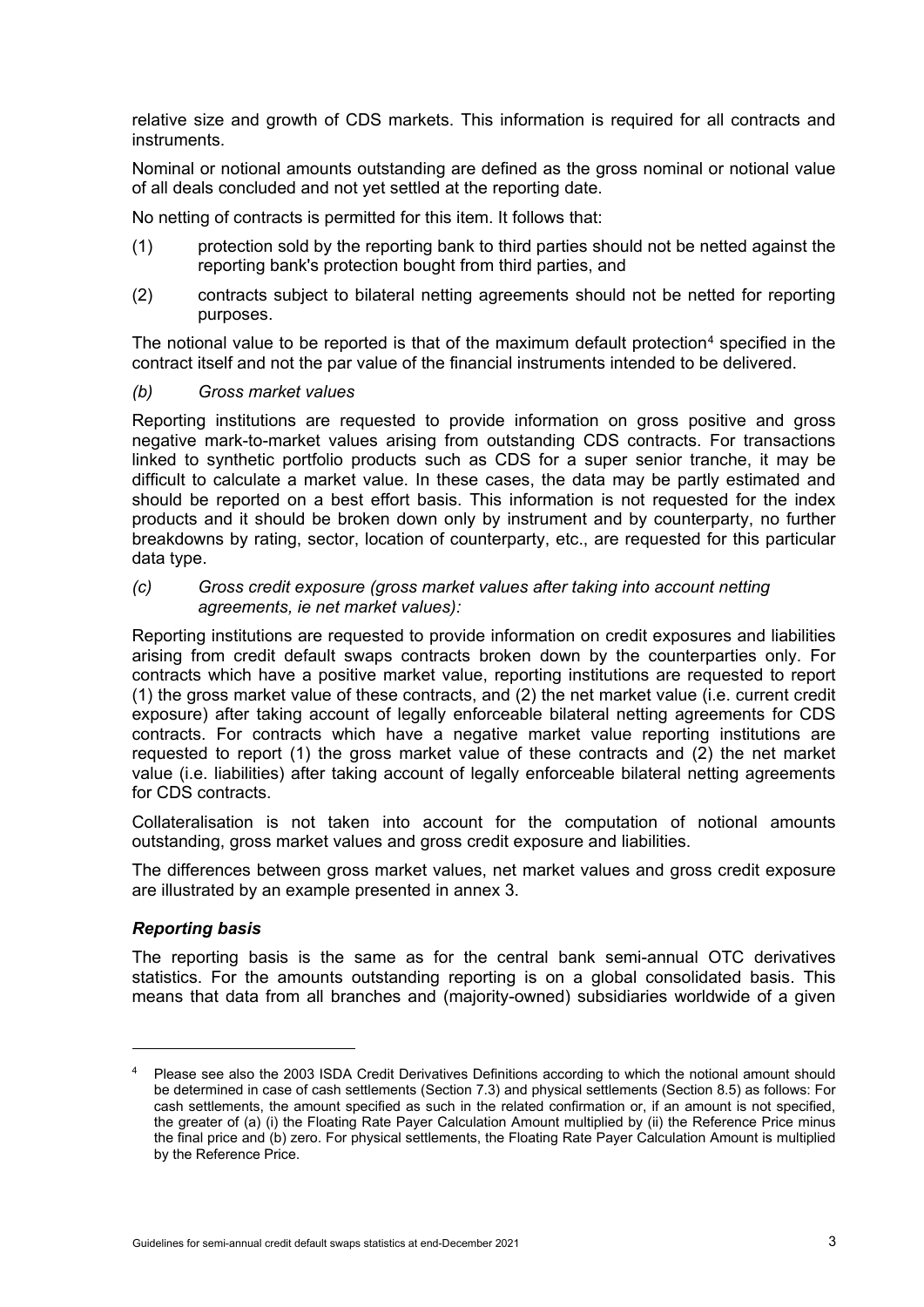institution must be added together and reported by the parent institution only to the central bank in the country where the parent institution has its head office. However, deals between affiliates of the same institution must not be reported.

## <span id="page-5-0"></span>*Currency of reporting and currency conversion*

All positions are to be reported in US dollar equivalents. In principle, non-dollar amounts should be converted into US dollars using the end-of-period exchange rates. However, for practical reasons, reporting institutions may use their internal (book keeping) exchange rates to convert figures booked in non-dollar currencies, as long as these exchange rates correspond closely to market rates.

## <span id="page-5-1"></span>*Rounding*

All data entered in the CDS table should be rounded to the nearest million US dollars (decimals should not be used).

## <span id="page-5-2"></span>**2. Counterparty types**

### <span id="page-5-3"></span>*Categories used*

In the CDS table reporting institutions are requested to provide for a breakdown of contracts by counterparty type as follows:

- *Reporting dealers*: These cover all institutions that contribute to these statistics. See separate list.<sup>[5](#page-5-4)</sup>
- *Non-reporting financial institutions*: all financial institutions that do not contribute to these statistics. The non-reporting financial institutions should be broken down as follows:
	- o banks and securities firms,
	- o Central Counterparties (CCPs): A Central Counterparty is an entity that interposes itself between counterparties to contracts traded in one or more financial markets, becoming the buyer to every seller and the seller to every buyer (see current list of CCPs in attachment 1).
	- $\circ$  Insurance firms (including pension funds<sup>[6](#page-5-5)</sup>), reinsurance and financial guarantee firms.
	- o Special Purpose Vehicles, Special Purpose Corporations and Special Purpose Entities<sup>[7](#page-5-6)</sup>: legal entities that are established for the sole purpose of carrying out single transactions, such as in the context of asset securitisation through the issuance of asset-backed and mortgage-backed securities. These entities often lack any own employees.

<span id="page-5-4"></span>In order to derive measures of overall market size, it is necessary for the BIS to make adjustments for interdealer double counting. In order to allow the accurate elimination of double counting of inter-reporter transactions, reporting institutions need to identify transactions with other reporting participants separately. A list of reporting dealers and consolidated subsidiaries active in derivatives markets is made available by central banks to the reporting institutions for this purpose.

<span id="page-5-5"></span> $6$  As a general rule pension funds should be included under insurance firms. However, if they do not offer savings schemes involving an element of risk sharing linked to life expectancy they are more akin to mutual funds and should be included with the latter under "other" financial institutions. It is recognised that the recommended latter distinction might only be possible on a best effort basis.

<span id="page-5-6"></span><sup>&</sup>lt;sup>7</sup> See detailed definition in Annex 1.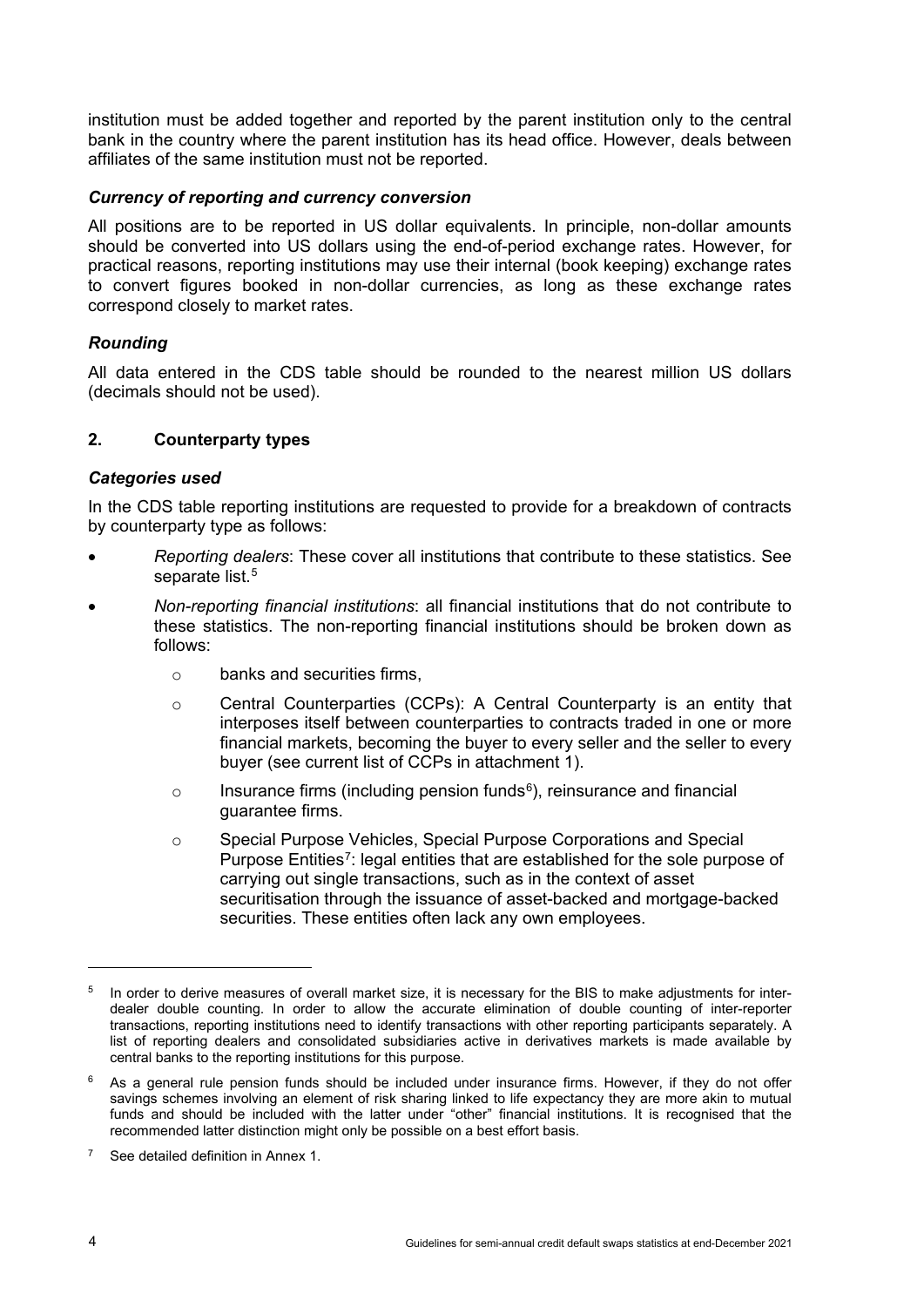- o Hedge funds: mainly unregulated investment funds that typically hold long or short positions in commodity and financial instruments in many different markets according to a predetermined investment strategy and that may be highly leveraged. In the absence of a comprehensive definition of hedge funds in these guidelines, reporting institutions may use the internal definitions of hedge funds that are set by their own credit department for reporting purposes.
- $\circ$  Other financial institutions: these will cover all remaining financial institutions that are not listed above. In practice, they will mainly include mutual funds
- *Non-financial customers*: all counterparties other than those described above.

## <span id="page-6-0"></span>**3. Rating**

A breakdown by rating is requested. The current rating for any contract should be used when reporting and not the rating at inception. The categories used are those provided by several major rating companies. If no public ratings are available, but internal ratings are, please modify those for use against the categories in the table as appropriate.<sup>[8](#page-6-2)</sup> The categories used are:

- Investment grade (AAA-BBB)
	- o Upper investment-grade (AAA and AA)
	- o Lower investment-grade (A and BBB)
- Below investment grade (BB and below)
- Non-rated

If a CDS contract refers to a specific underlying reference asset for which several public ratings are available, the lower of the two highest should be used for reporting. However, if the CDS contract specifies merely a corporate name (or country) as the underlying credit rather than a specific reference obligation, individual banks are allowed to report the internal credit rating which meets their business requirements.

For single name instruments the rating of the underlying reference obligation(s) should be used.

For rated multi-name instruments the rating of the contract (entire basket, portfolio, or index) should be used. If the portfolio or basket underlying a multi-name instrument is unrated or not available, then it is recommended to allocate the contract to (1) "investment grade" if all underlying contracts are investment grade, and to (2) "below investment grade" if the underlying reference entities are sub-investment grade.

Instruments should be classified as "non-rated" only if (1) it does not have any rating and (2) it is not possible or very burdensome to classify the contract based on the ratings of the underlying reference entities.

## <span id="page-6-1"></span>**4. Maturities**

A breakdown is requested by remaining contract maturity. The maturity bands are as follows:

<span id="page-6-2"></span><sup>&</sup>lt;sup>8</sup> Scale translations for major rating companies are available on Bloomberg. For access on Bloomberg, please type "RATD <GO>" and select "Long-term rating scales comparison".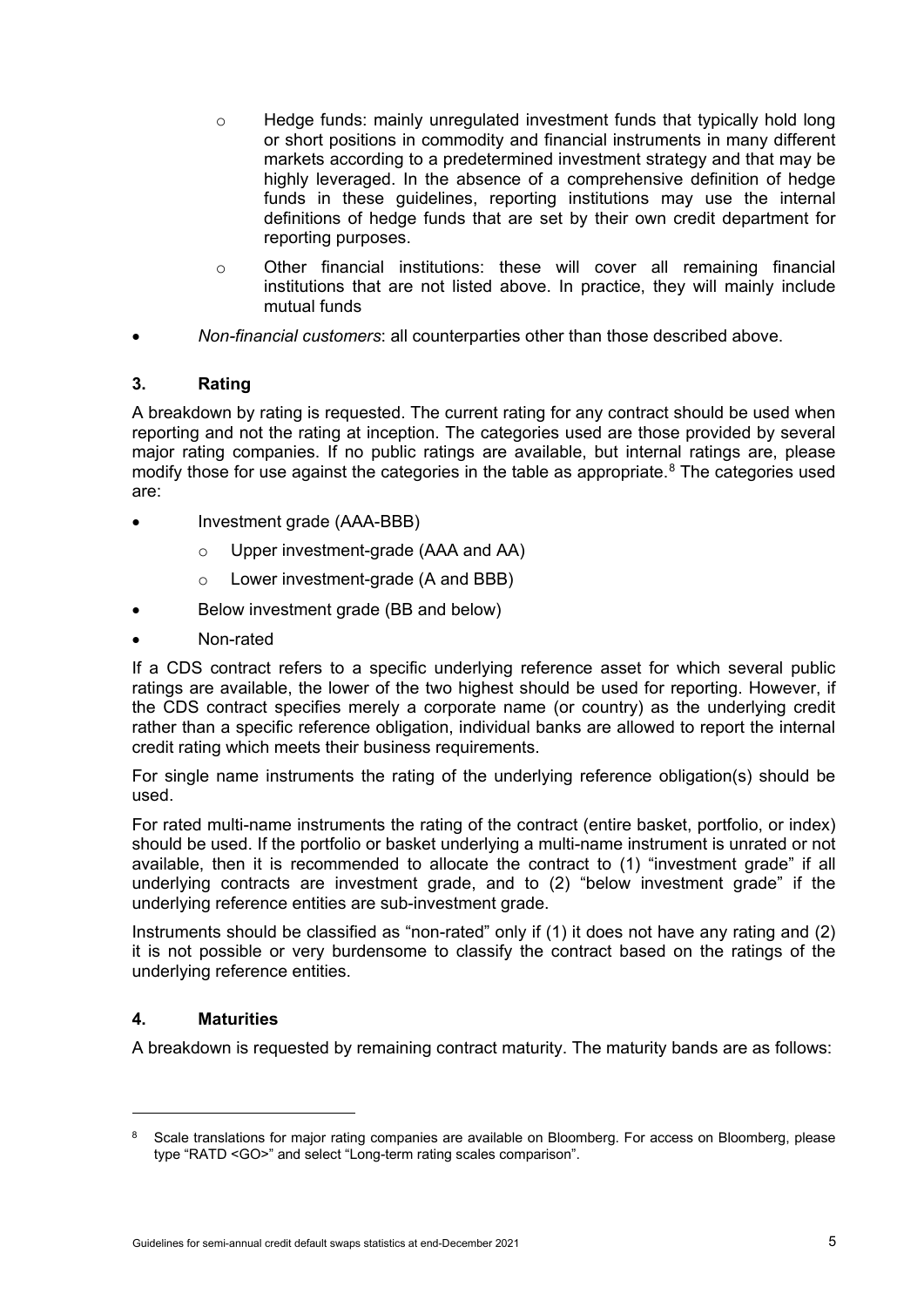- One year or less
- Over one year and up to and including five years
- Over five years.

The remaining contract maturity is to be determined by the difference between the reporting date and the expiry date for the contract and not by the date of execution of the deal.

### <span id="page-7-0"></span>**5. Sector**

A breakdown is requested by economic sector of the obligor of the underlying reference obligation (reference entity) as follows:

- *Sovereigns*: Restricted to a country's central, state or local government, excluding publicly owned financial or non-financial firms.
- *Non*-*sovereign*, of which
	- o *Financial firms*: all categories of financial institutions, including commercial and investment banks, securities houses, mutual funds, hedge funds and money market funds, building societies, leasing companies, insurance companies and pension funds. This definition of financial firms is consistent with the definition of financial institutions in section 3 above.
	- o *Non-financial firms*: all categories of institutions other than financial firms and sovereigns (as defined above).
	- o *Securitized products, i.e. portfolio or structured products*: CDS contracts, written on a securitised product or a combination of securitised products, i.e. ABS or MBS. The reference entity of these types of contracts is not the securitised product itself, i.e. the ABS or the MBS, but the individual securities or loans that were used to construct it. From this perspective, these contracts should be classified as multi-name rather than single-name instruments. Hence, by default, all CDS contracts written on securitised products should be classified as multi-name instruments.
		- CDS on ABS and MBS<sup>[9](#page-7-1)</sup>
		- CDS on other securitised products (including CDO)
	- o *Multisectors:* CDS on other than securitised products where the reference entities belong to different sectors (such as in the case of basket credit default swaps).

<span id="page-7-1"></span><sup>9</sup> See detailed definition in Annex 1.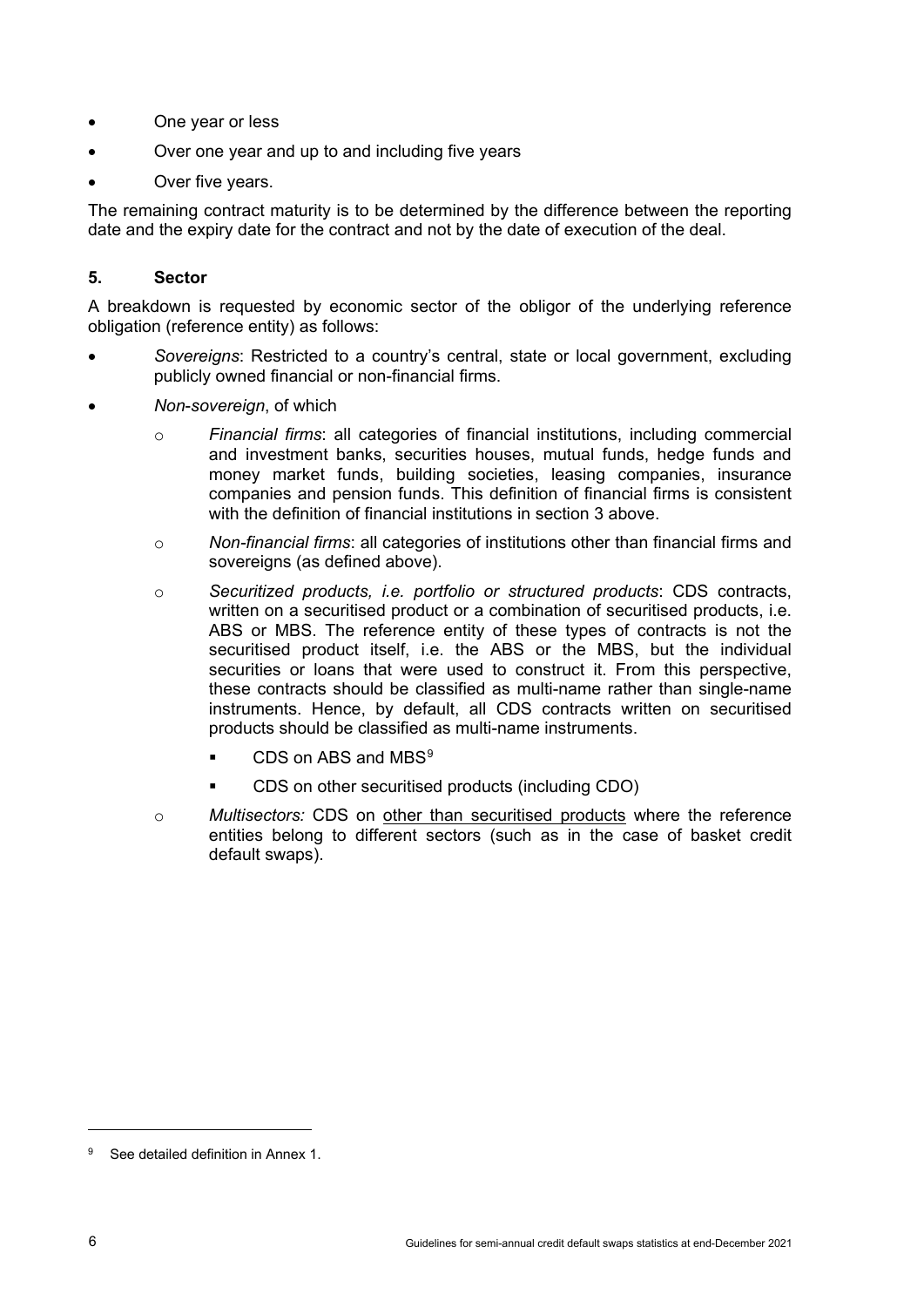# <span id="page-8-0"></span>**Central counterparties (CCPs) that are currently serving or have plans to serve the credit default swap (CDS) market.**

| <b>Region</b> | <b>Name</b>                           |  |  |  |  |
|---------------|---------------------------------------|--|--|--|--|
|               | Eurex Credit Clear                    |  |  |  |  |
| Europe        | <b>ICE Clear Europe</b>               |  |  |  |  |
|               | <b>LCH.Clearnet SA</b>                |  |  |  |  |
|               | <b>CME CMDX Clearing</b>              |  |  |  |  |
| North America | <b>ICE Clear Credit</b>               |  |  |  |  |
| Japan         | Japan Securities Clearing Corporation |  |  |  |  |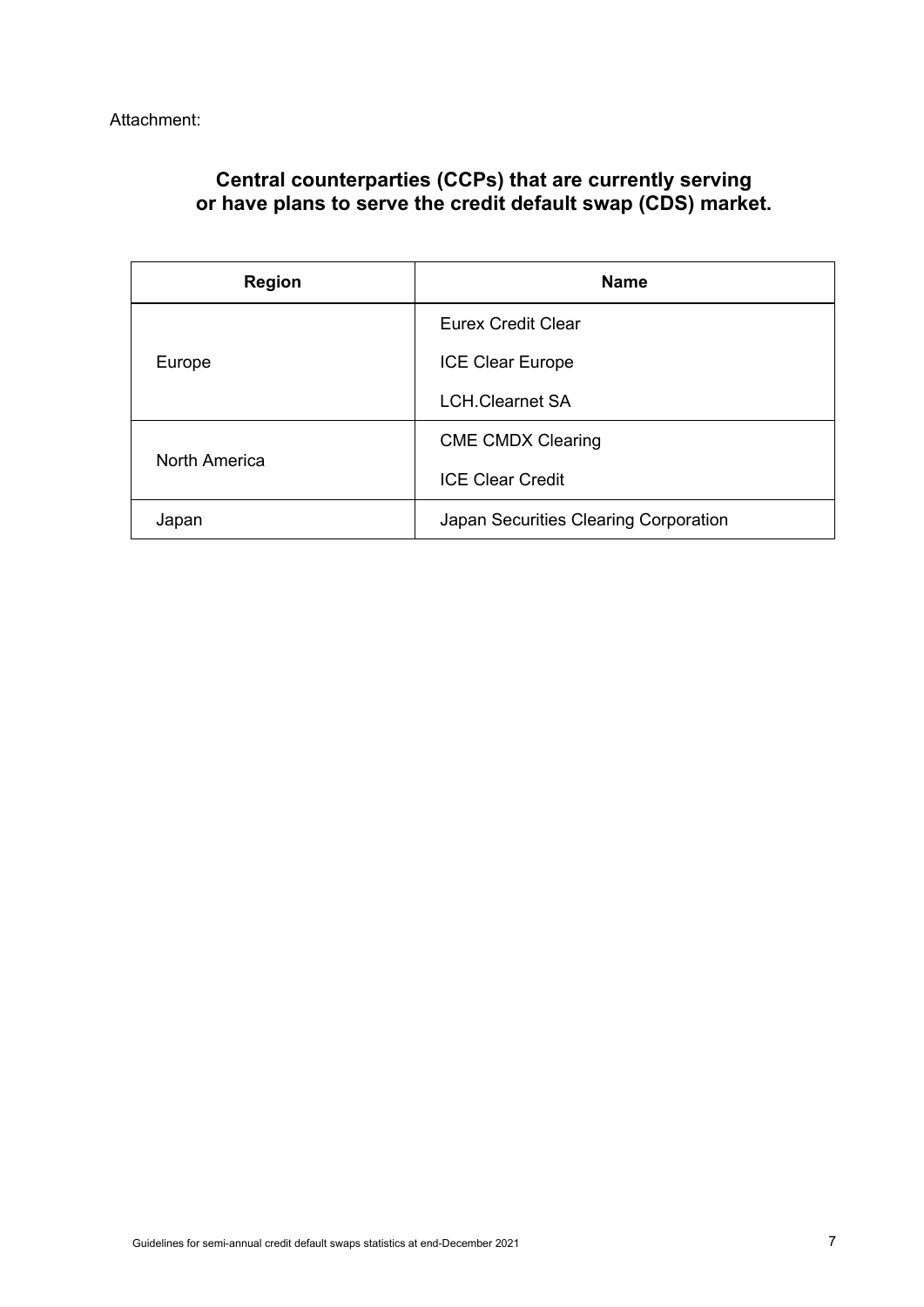# <span id="page-9-0"></span>**ANNEX 1: Definition of technical terms**

## <span id="page-9-1"></span>1. Financial V**ehicle Corporations (FVC), Special Purpose Entities (SPE) et al:**

**US FED definition:** A trust or other legal vehicle that meets *all* of the following conditions: a) it is distinct legal entity and b) its permitted activities are significantly limited and are entirely specified in the legal documents establishing the SPE.

**ECB definition:** "Financial vehicle corporations" (FVCs) are undertakings whose principal activity meets both of the following criteria: (1) to carry out securitisation transactions and which are insulated from the risk of bankruptcy or any other default of the originator; (2) to issue securities, securitisation fund units, other debt instruments and/or financial derivatives and/or to legally or economically own assets underlying the issue of securities, securitisation fund units, other debt instruments and/ or financial derivatives that are offered for sale to the public or sold on the basis of private placements

## <span id="page-9-2"></span>2. Assets Backed Securities (ABS):

ABS are debt instruments that are backed by a pool of ringfenced financial assets (fixed or revolving), that convert into cash within a finite time period. In addition, rights or other assets may exist that ensure the servicing or timely distribution of proceeds to the holders of the security. Generally, asset-backed securities are issued by a specially created investment vehicle which has acquired the pool of financial assets from the originator/seller. In this regard, payments on the asset-backed securities depend primarily on the cash flows generated by the assets in the underlying pool and other rights designed to assure timely payment, such as liquidity facilities, guarantees or other features generally known as credit enhancements.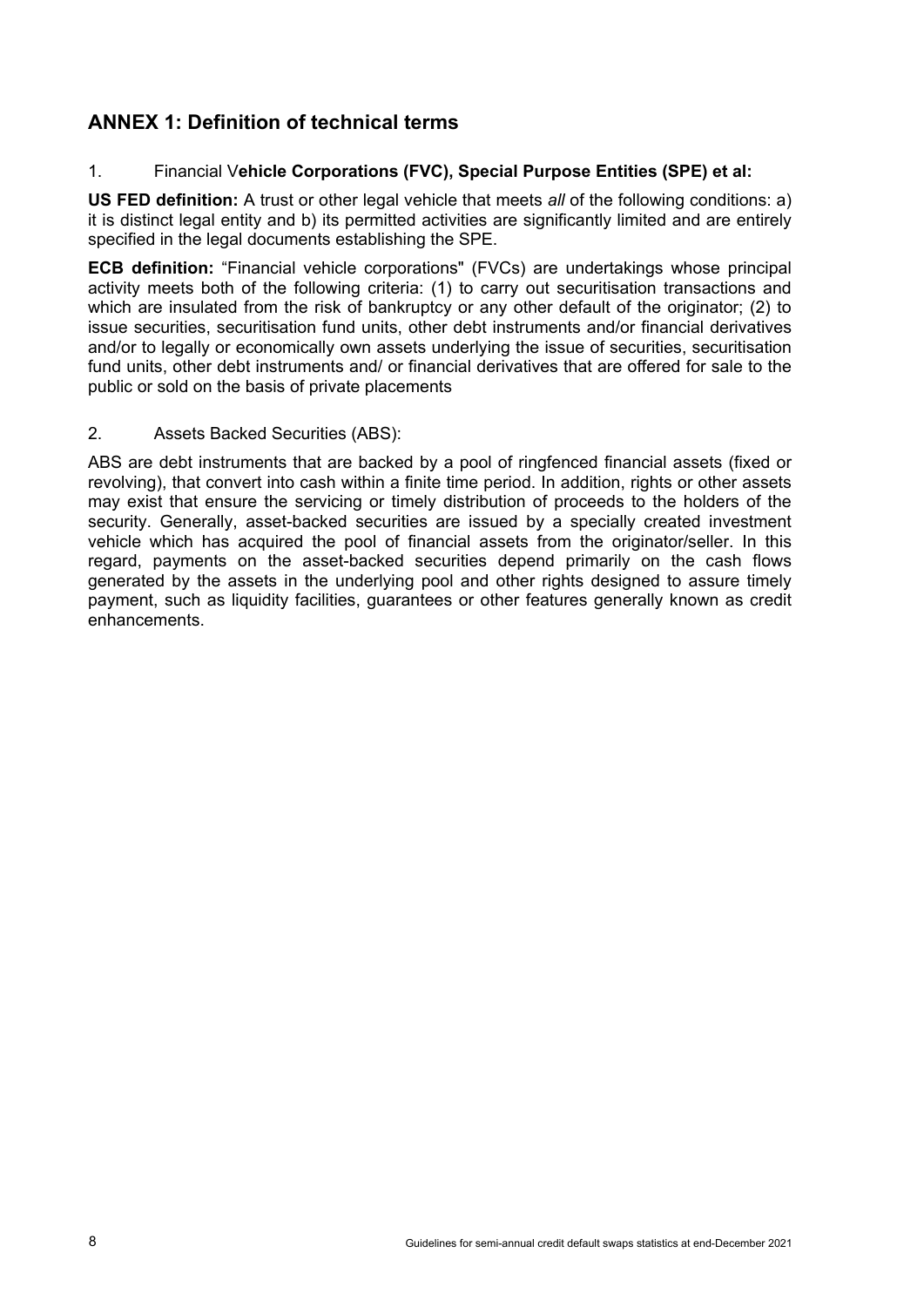# <span id="page-10-0"></span>**ANNEX 2: Composition of regional breakdowns**

#### <span id="page-10-1"></span>European developed countries

Includes Belgium, Cyprus, Denmark, Finland, France, Germany, Gibraltar, Greece, Iceland, Ireland, Italy, Luxembourg, Malta, Monaco, the Netherlands, Norway, Portugal, Spain, Sweden, Switzerland, Turkey, the United Kingdom, the Vatican City and other Europe.

Excludes Albania, Bulgaria, Hungary, Poland, Romania, Russia and the successor republics of Czechoslovakia, the Soviet Union and Yugoslavia.

#### <span id="page-10-2"></span>Latin America

Argentina, the Bahamas, Barbados, Belize, Bermuda, Bolivia, Brazil, the British West Indies, the Cayman Islands, Chile, Colombia, Costa Rica, Cuba, the Dominican Republic, Ecuador, El Salvador, the Falkland Islands, the French West Indies, French Guinea, Grenada, Guatemala, Guyana, Haiti, Honduras, Jamaica, Mexico, the Netherlands Antilles, Nicaragua, Panama, Peru, Suriname, Trinidad and Tobago, Uruguay, Venezuela and other Latin America and Caribbean.

#### <span id="page-10-3"></span>Other Asian countries

Afghanistan, Bahrain, Bangladesh, Bhutan, Brunei, Burma, Cambodia, China, Chinese Taipei, Hong Kong SAR, India, Indonesia, Iran, Iraq, Israel, Jordan, Korea, Kuwait, Laos, Lebanon, Macao SAR, Malaysia, the Maldives, Mongolia, Nepal, North Korea, Oman, Pakistan, the Philippines, Qatar, Saudi Arabia, Singapore, Sri Lanka, Syria, Thailand, the United Arab Emirates, Vietnam, Yemen and other Asia and Middle East.